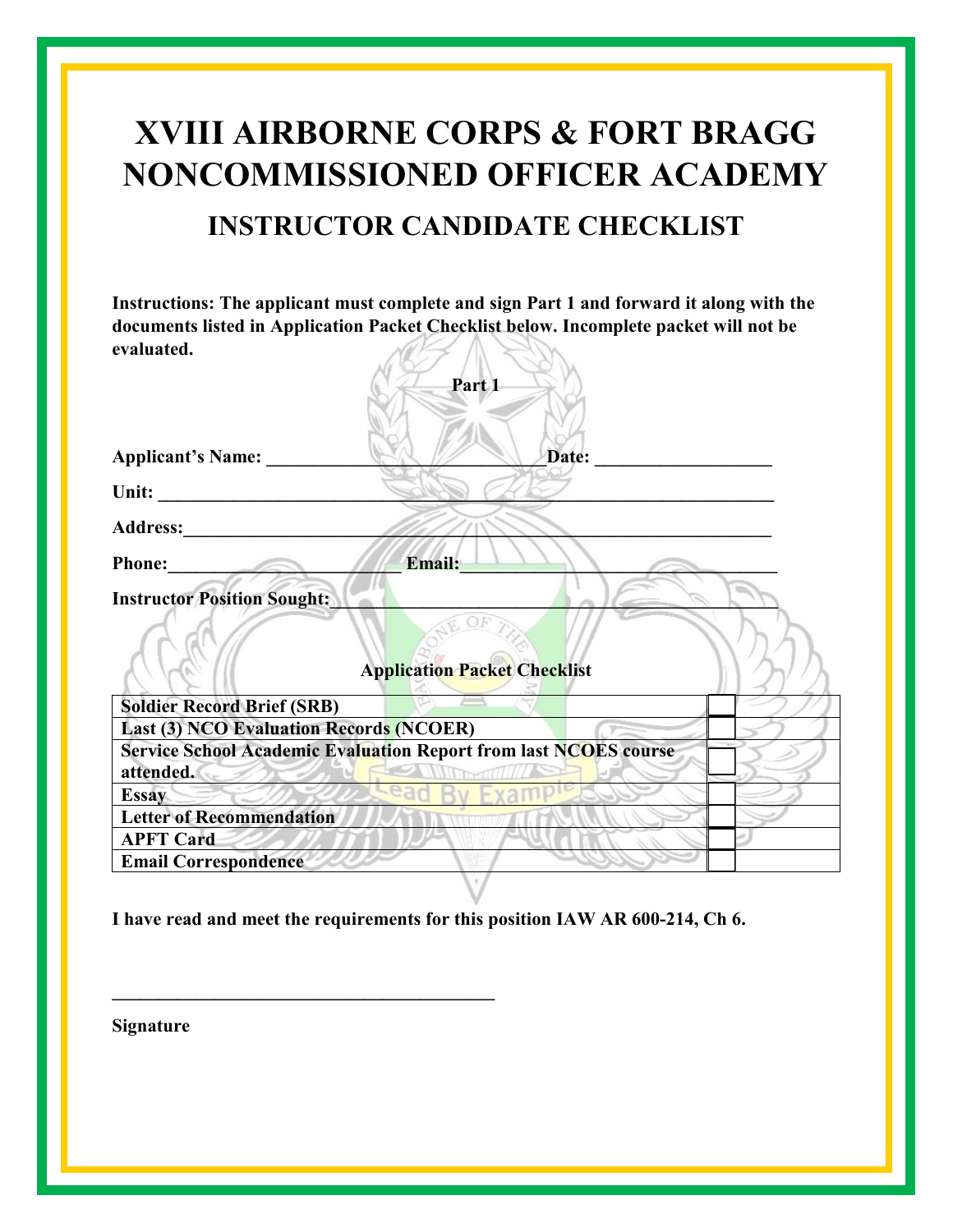



## **XVIII Airborne Corps and Fort Bragg Noncommissioned Officer Academy**

## **Facilitator Candidate Packet Information and Instructions**

## **As of 21 May 2020**

Note: NCOs must inform and receive consent from their battalion and brigade Command Sergeants Major prior to making inquiries with the NCO Academy regarding instructor positions or submitting a facilitator candidate packet. Direct solicitation for NCOA positions without NCO support channel knowledge and consent is unauthorized.

References: TRADOC Regulation 350-10, TRADOC Regulation 350-18, TRADOC Pamphlet 350- 70-3, Army Regulation 614-200, Army Regulation 27-10, and the USASMA Instructor Certification Program.

1. A Master Leader Course (MLC) Facilitator Candidate packet requires the following documents:

a. Current Soldier Record Brief (SRB).

b. Three most recent Noncommissioned Officer Evaluation Reports (NCOERs).

c. Academic Evaluation Reports (DA Form 1059s) from all NCO Professional Development schools attended.

d. Current Army physical fitness card (DA 705) and body fat content worksheet (DA 5500/5501) if screening table weight is exceeded.

e. Letter of recommendation from **Brigade** Command Sergeant Major (a Memorandum for Record [MFR] written and signed by the candidate's brigade to the Academy commandant recommending the NCO for the Academy).

f. Letter of intent from facilitator candidate (a Memorandum for Record [MFR] written by the candidate) outlining her or his desire and qualifications to be a Master Leader Course facilitator. The letter must include the candidate's military email address and at least one valid point of contact phone number.

g. A copy of email correspondence (or other proof) between the facilitator candidate and his or her MOS branch manager stating that the candidate will be stabilized on Fort Bragg if he or she is selected as a Small Group Leader.

2. Candidates will deliver their packet to the Commandant's Administrative Assistant, Mrs. Frierson, Kimesha, at the NCOA HQs building (BLDG A4375 on East DeGlopper Street, room 153-first office to the right as you enter the front door of the NCOA), or the Deputy Commandant, SGM Fred R. Adams (same building, room 153A). The packet can also be scanned (ensuring both sides of the NCOERs are scanned) into one PDF file and e-mailed to the following addresses:

Kimesha.r.cooperfrierson.civ@mail.mil and fred.r.adams.mil@mail.mil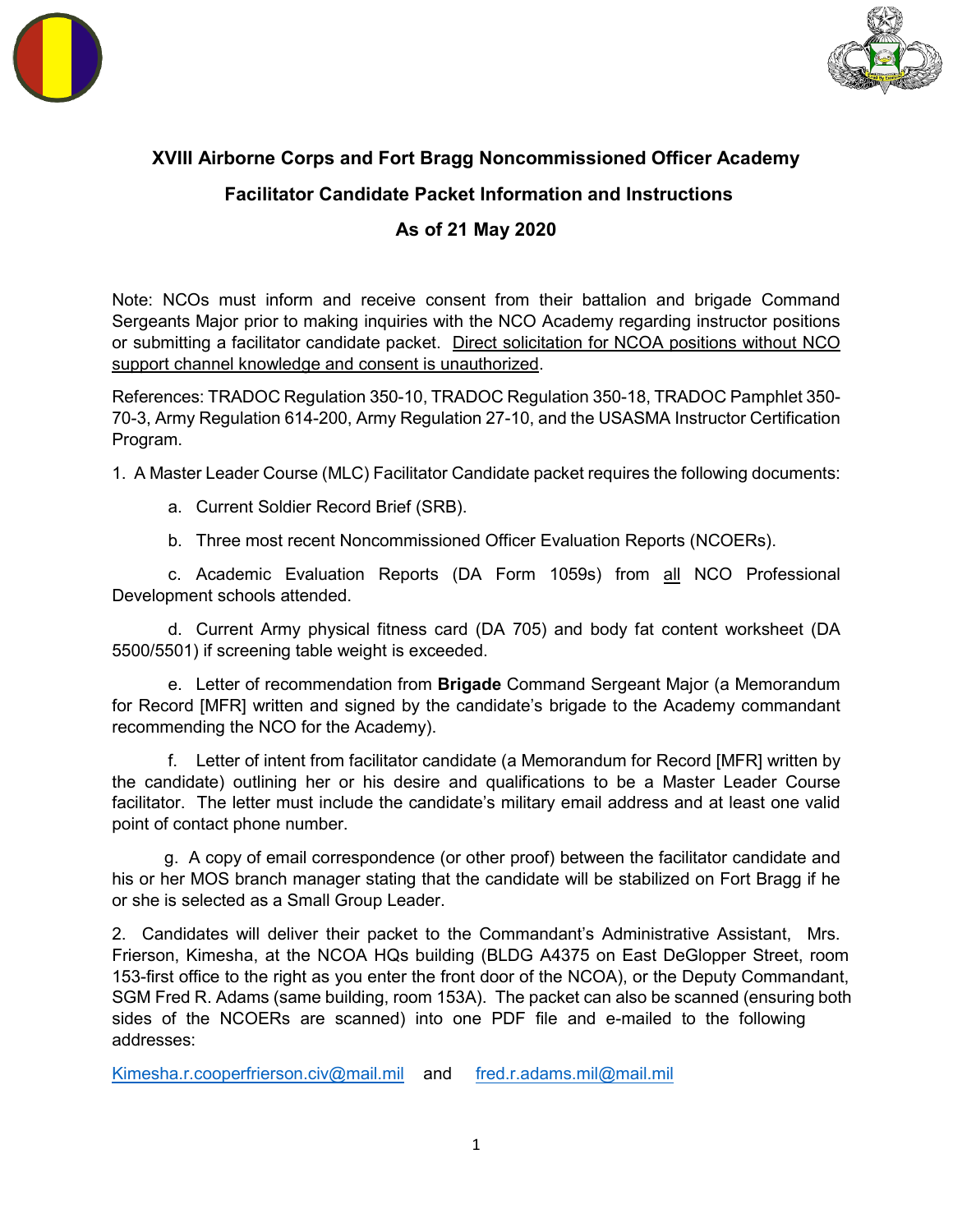Point of contact phone numbers are (910) 396-9320 (Mrs. Frierson) and 910-396-7855 (SGM Adams).

3. The Academy First Sergeant will review the packet to ensure that the NCO meets the requirements to perform duties as a Small Group Leader (SGL) and then forward the packet and his recommendation to the Deputy Commandant and Commandant. If the Commandant chooses to proceed with the interview process, the Commandant's Administrative Assistant will contact the candidate to schedule an interview.

4. The following non-waivable standards are required of all MLC Small Group Leaders:

a. Must receive a strong recommendation from their brigade Command Sergeants Major.

b. Must be a SFC (P) or MSG with prior assignment experience in the appropriate skill level position(s) as evidenced by their evaluation reports.

c. Must be a graduate of Master Leader Course (MLC), must have completed ABIC (FIFC), SGITC (IFSC), Faculty Development Program (FDP) 1 and 2 as appropriate, CFD-IC (or equivalent facilitator course with similar content but different naming convention).

d. Must meet Army body composition standards IAW AR 600-9.

e. Must be able to pass the Army Physical Fitness Test.

f. Must not be flagged or pending any UCMJ or disciplinary action.

g. Must display good military bearing, demonstrate outstanding performance, and possess unquestionable dependability, initiative, dedication, personal integrity, maturity, responsiveness, and dedication.

h. Must have no discernable speech impediment and be able to verbally communicate clearly and effectively.

i. Must not be on or pending reassignment.

j. Must possess a valid family care plan (if applicable).

k. Must not have a history of investigated and founded IG, SHARP, or EO complaints and have no record of conviction by special or general court martial.

l. Must not have personal habits or character traits that are questionable from a security standpoint such as financial irresponsibility, unusual foreign holding or interest, heavy drinking, drug abuse, gambling, emotional instability, etc. In regards to alcohol and drug abuse, this restriction does not apply to Soldiers declared a rehabilitation success under the Army Substance Abuse Program (ASAP).

m. Must not be required to register or be registered as a sexual offender IAW AR 27-10.

n. Must have 3 years remaining time in service or be able to reenlist or extend to meet requirement upon date of attachment to the Academy.

5. NCOs selected by the Commandant through the interview process will proceed to the NCOA upon receiving orders and clearing their unit.